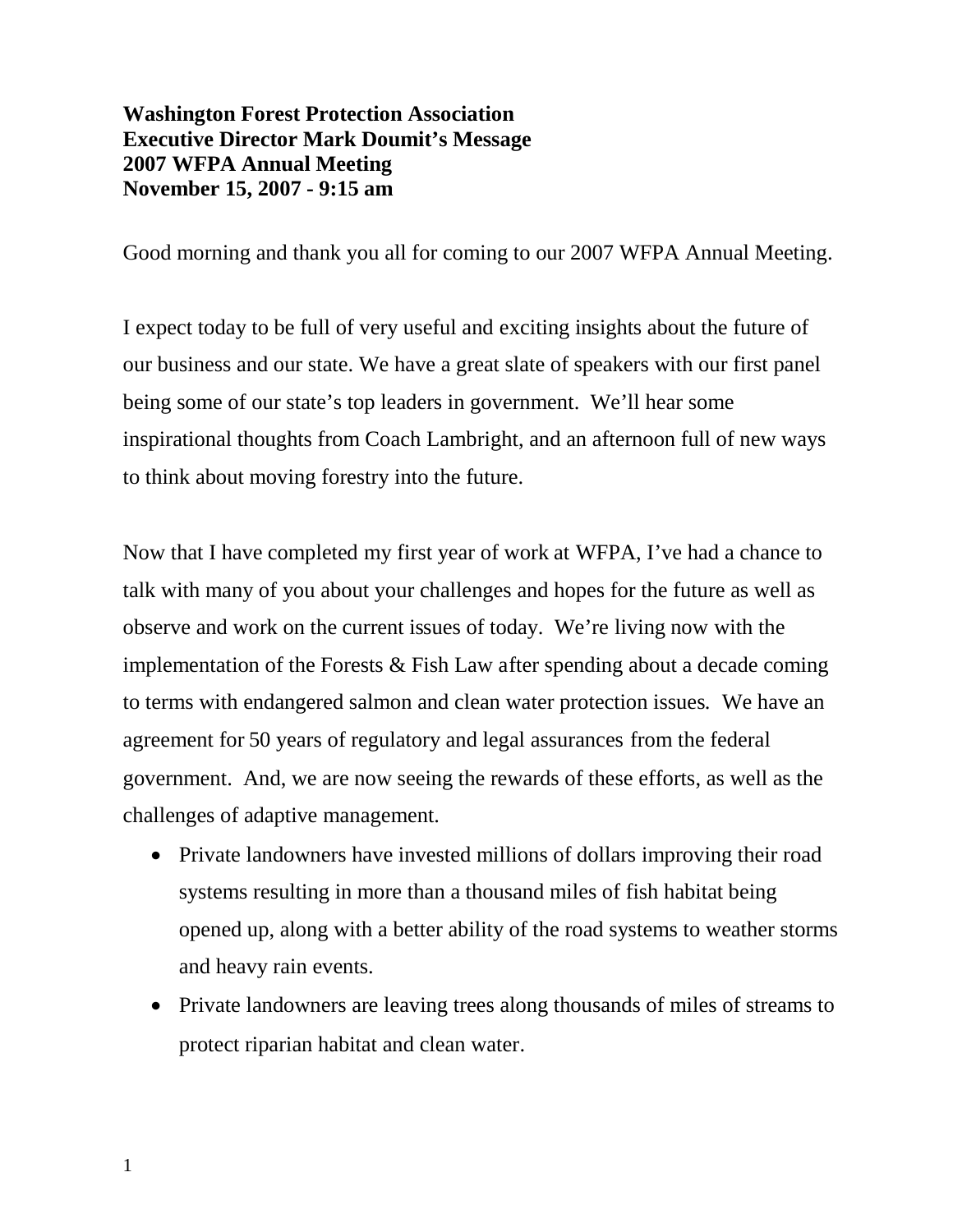- Washington now has a more predictable supply of timber from private and state lands that encourages new investment in research, development and milling facilities.
- The value of collaboration is entrenched in our regulatory system and scientific research processes, which will give us the best chance of finding balance among the three legs of sustainability that Toby just talked about.
- Finally, we have earned the trust of the public that we are good stewards of the natural resources important to all of us, as we supply the market with wood and non-wood forest products, create jobs and provide rural economic stability.

One of the most challenging issues we face today is the impact of projected population growth on our ability to keep working forests on the landscape for all of the public and private values they provide. It is estimated that Washington's will add an additional 1.5 million people by the year 2020. The more economically successful the forest industry is, the more environmental and social values will be provided to the public as a by-product of forest management activities.

For me, this is a truly exciting time for the timber industry. Today, the economic downturn in the housing market is dramatically affecting our economics. The timber business is cyclical and the landowners in the forest business know that in order to be successful they have to take a long-term view of the economics. I don't want to down play the severity of the current economic situation, but I do want to point out how we think in the timber business. WFPA alone is turning 100 years old next year. All of the founding members of the association are still members of WFPA today (Weyerhaeuser Company, Merrill & Ring, Simpson,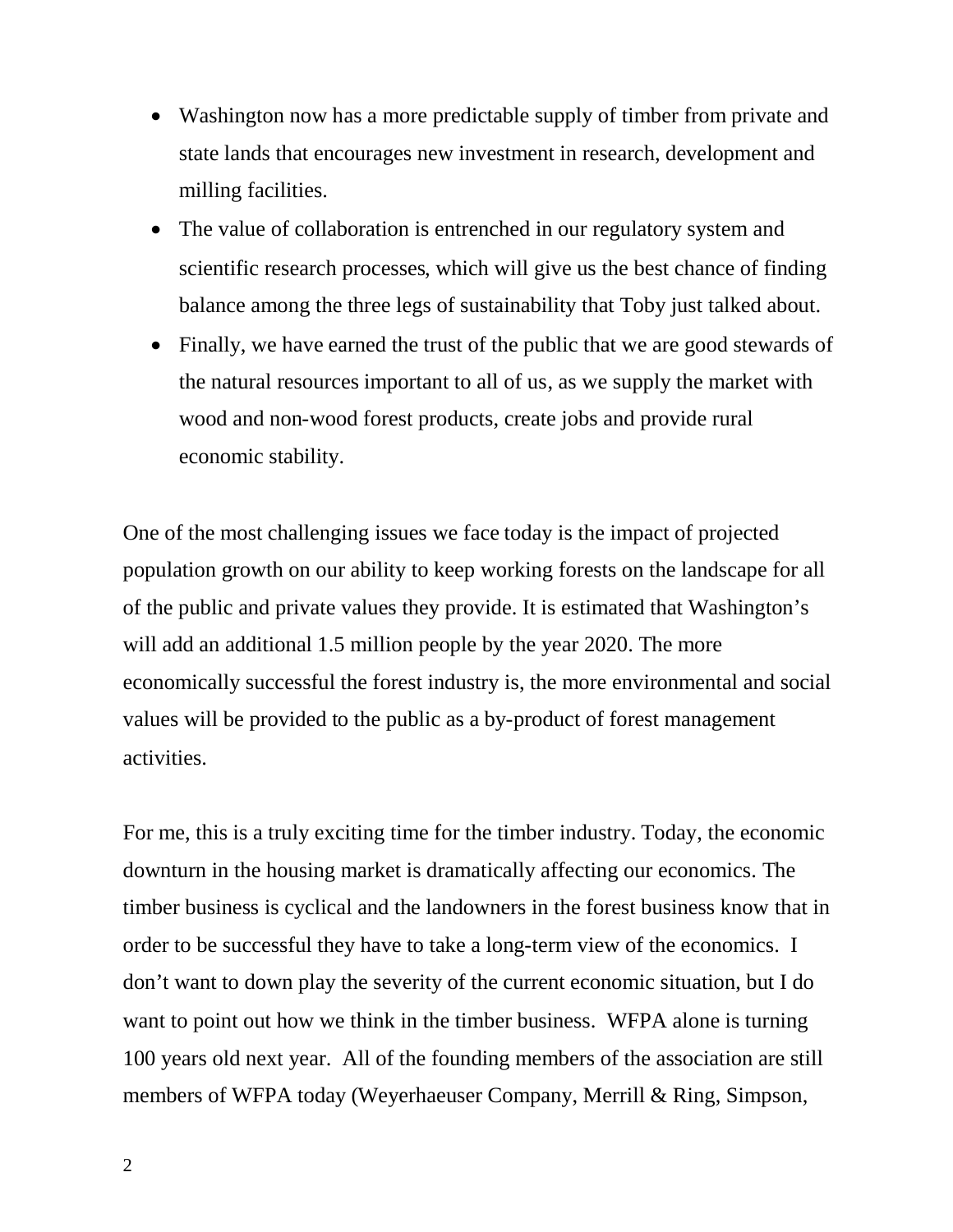Port Blakely Tree Farms). We represent more acreage today than we did in the early 1900s. And many of today's members are well over 100 years old. These are family owned businesses, corporations and small independent companies, TIMOs and REITs. This diverse membership has one thing in common, the ability to make an investment in forest operations and keep a long-term vision for that investment for the length of time to grow trees. I don't know any other business that has a cycle that lives that long. While forest managers are used to making calculations over this 50 year cycle about the financial risks that fire, disease, drought, weather events, and other physical calamities might have on the ability to harvest those trees, it is not as easy to find that predictability in the regulatory system. It takes a true "Act of Faith" to plant a tree with the expectation of harvest 50 years from now.

A few years back I was invited to a Washington Business Roundtable meeting in Seattle at the Top of the Bank of America Tower. The Dot.com businesses that were presenting were talking about an 18-month produce life cycle from product development to decline in the market for their high tech products. I was amazed and had a hard time relating to that type of business model. A couple of years later the Dot.com bubble burst hundreds of those companies were broke.

With next year being WFPA's 100<sup>th</sup> birthday, we have a lot to look back on and be proud of. We also have an incredible future to look forward to. Solutions to many of the major problems that our society faces today can be found right here within the timber industry. Issues such as climate change, creating a livable environment for a growing population as well as having building materials and wood products available into the future on a sustainable basis can be found right here.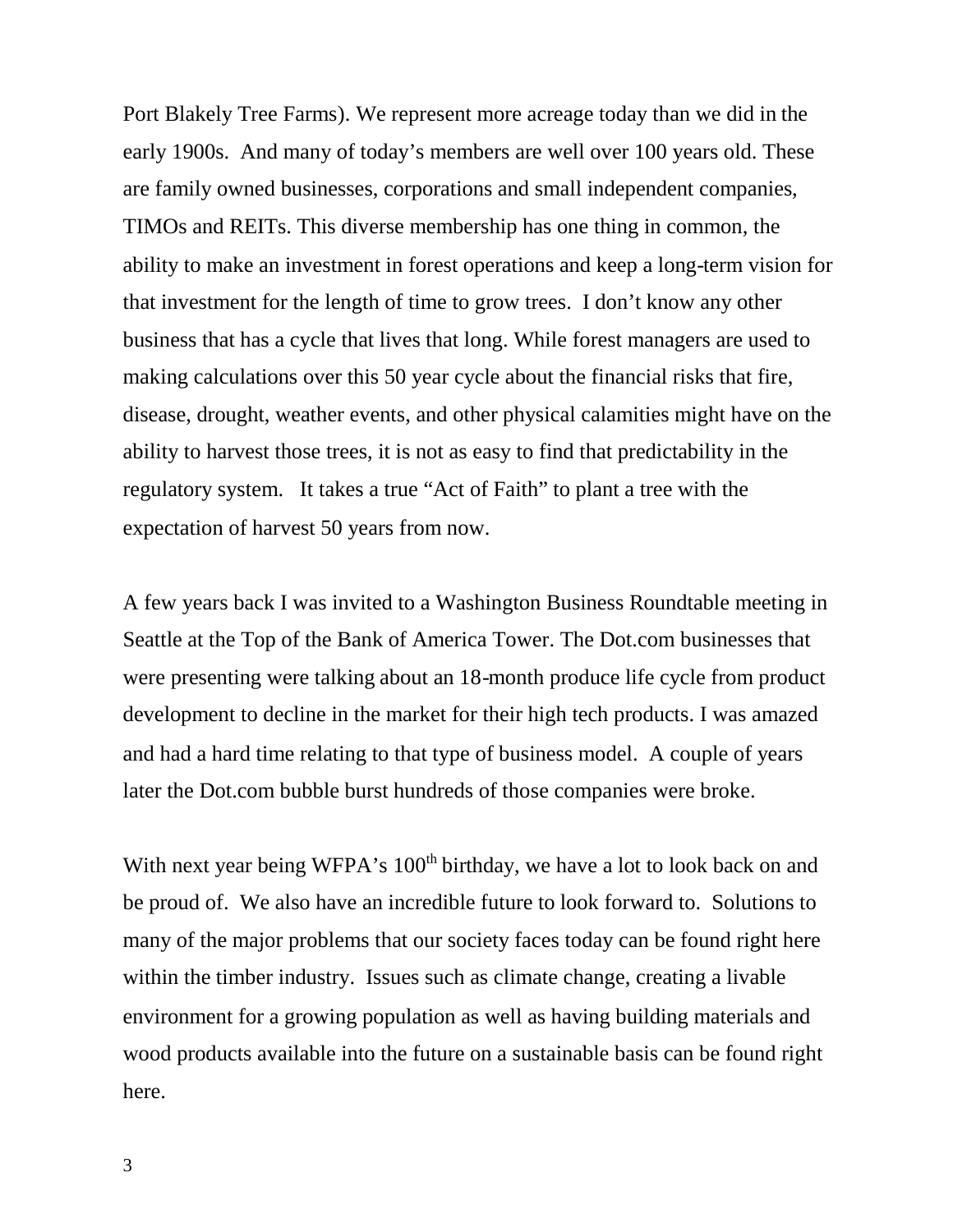It is ironic that this association was founded 100 years ago after devastating wild fires struck terror across the western United States and today's lack of management on the forest health issue especially on Federal forest lands brings the catastrophic fire issue back to us in very much the same way as it was 100 years ago.

We are entering into a new era in forestry. While the production of wood products on a sustainable, profitable basis is still the top priority, finding ways to keep forestry as a preferred land use in spite of population growth and inflation in real estate is critical. Pressure to convert resource and agricultural lands are at an all time high and this pressure will continue with 1.5 million more people predicted to arrive by 2020.

At WFPA we are actively working on our "Working Forest Agenda". The Working Forest Agenda is about fully realizing all of the true values that come from a working forest in addition to the wood products. Examples of this might be environmental or ecosystem service values such as the value of clean water, clean air or habitat for fish and wildlife. Economic market-based approaches to paying for these values need to be developed so that the forest industry gets full credit either in the tax system, the regulatory system or through an established market place approach such as a carbon market, transfer of development right payment or environmental easements which pay for real asset values to the public, that come along with the working forest. Landowners deserve credit for the work that has been done in Forests and Fish and the ongoing Forest Practices Act. Recognition of all of the social, environmental and economic values of the